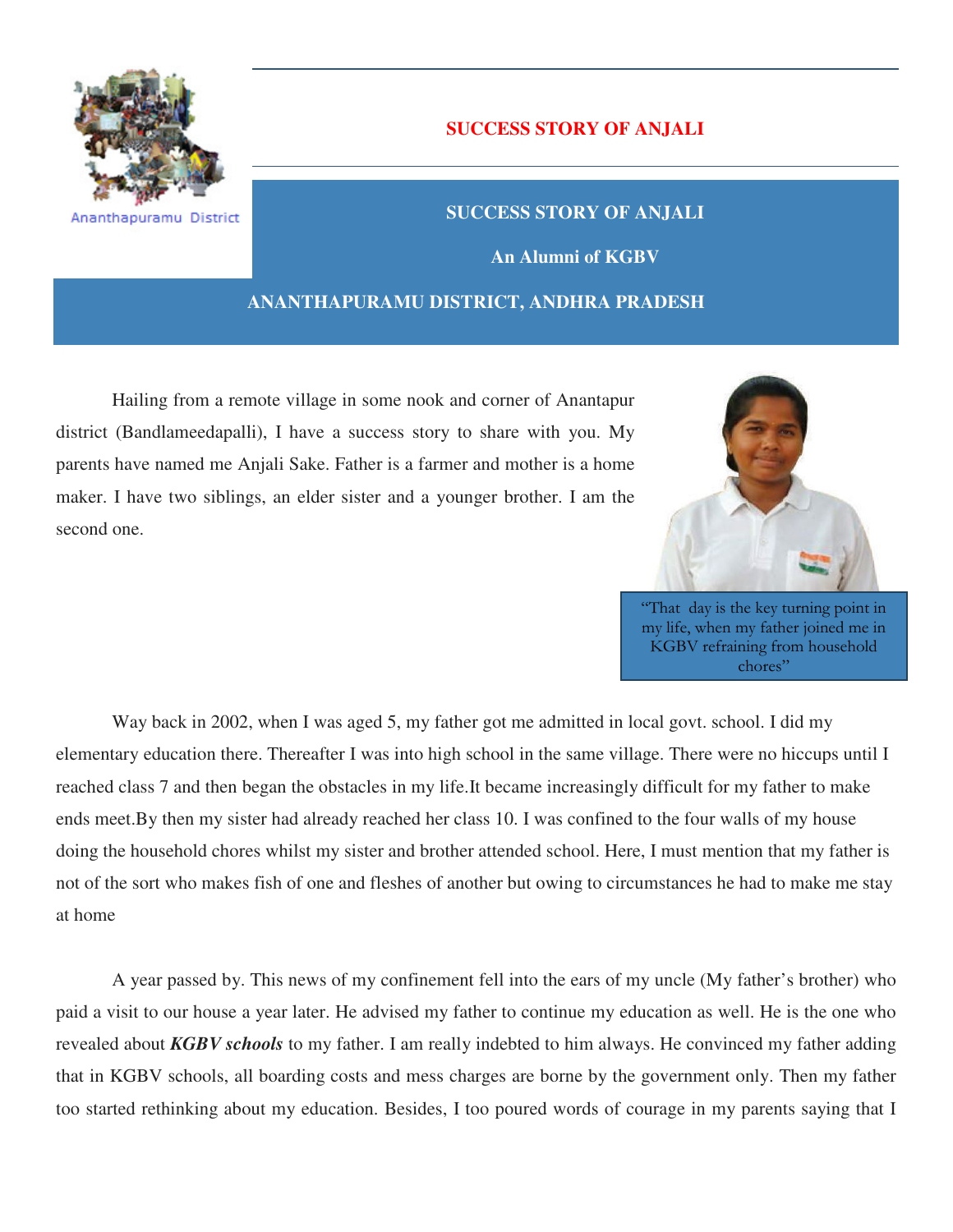will aspire to become a government servant if I am admitted in KGBV school.

My joy knew no bounds when my father joined me in nearby KGBV School.I continued up to class 10 in that school and stood second in school with an overall CGPA of 9 in SSC board examinations.Based on my performance in class 10, once again it was the government that came to my rescue by offering me a free admission in a private institution for my collegiate studies. There, I completed +2 education by securing 885 marks in MPC group. After my +2, I did teacher training course (TTC).

My parents wanted to see me as a teacher whilst I desired to become a police.I do not have a particular reason for the motivation behind aspiring to become a police but I can definitely say that to some extent my sister's husband serving in the police force had had an impact on me. Despite doing teacher training, I always anticipated for police recruitment notification. Making my dreams come true, last year the notification was released. I applied for the same and took the test. I cleared the preliminaries as well as the mains including the field events. I got selected and currently undergoing training at the POLICE TRAINING CENTRE in the district head quarters.

### **Unforgettable moment: 'Witnessing tears of Joy'**

My father often comes to see me during the training. One of my happy moments occurred especially at the time of declaring the entrance results. I could see tears of joy rolling down across his cheeks. Those moments still linger fresh in my memory. I can never forget them. He has a firm belief in me. He wishes me to reach greater heights in life.

### **Will promote peace and security**

As part of my duty and to the extent that the powers allowed, I will maintain peace and security among the public. I will also protect girl child rights in all aspects.

#### **Will continue to Study**

I will not be just complacent with what I became. I will further strive for higher education opportunities. I wish to continue my study thorough Distance Education mode. By being a better qualified woman, I aspire to assume higher positions in the police department.

### **Will help in girl-child education**

Most of the economically disadvantaged girls discontinue with their education and become dropouts. I want to provide proper guidance and counseling to them and their parents. I will make the girl-dropouts join in KGBV schools and continue their studies without any hurdles. I will be happy if any of them achieve some success in their life. I want to leas some signature campaigns to uphold the right to education for the girl child.